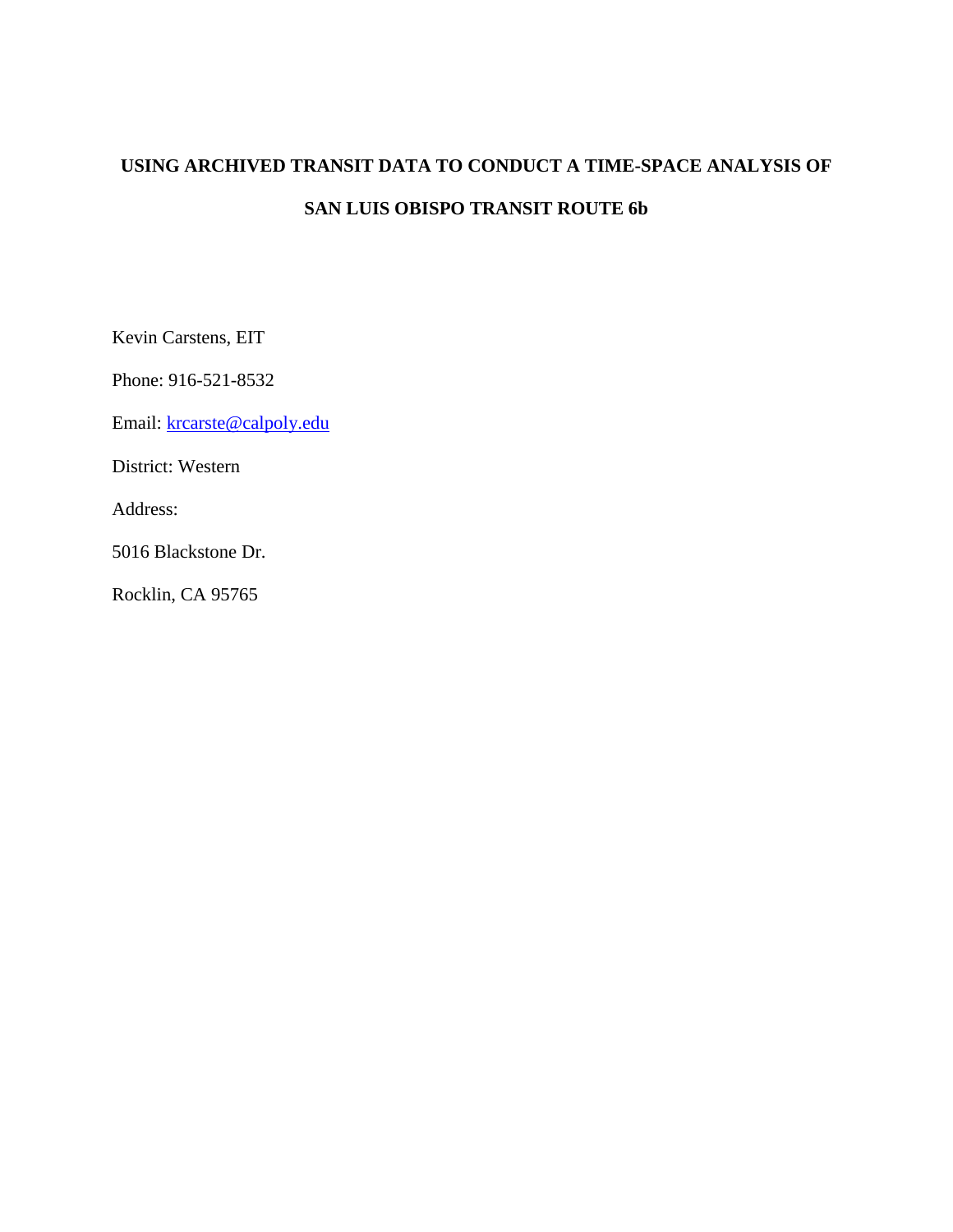#### **ABSTRACT**

In today's fast-paced world, waiting for the bus can be agonizing, especially for a rider in a rush. Therefore, an in-depth analysis of why buses are delayed and perhaps how to solve such delays can be of enormous benefit. One such analysis was performed on San Luis Obispo (SLO) Transit's Route 6b, with service to downtown SLO, California Polytechnic State University's campus, and points in-between. Automatic vehicle location (AVL) data was collected and processed for buses traveling on this route during two weeks in the spring of 2015. This processed information yields valuable insight into the performance of Route 6b.

With the dwell and travel portions of the data separated, it is possible to assess dwell time and travel speeds for different segments of the route, and how they compare to the schedule. With this assessment, time can be shifted from areas that run ahead of schedule to areas that fall behind. Specifically for Route 6b, it was found that the bus traveled slower than the schedule allowed from the Kennedy Library stop to the Downtown Transit Center, and faster in the reverse direction. Likewise, on average the bus dwelled longer than scheduled at the Library, but less than scheduled Downtown. Therefore, it is recommended that the schedule for Route 6b be adjusted to account for these results, giving more time for the Library-to-Downtown segment and for dwelling at the Library, and less time for the Downtown-to-Library segment and for dwelling Downtown. This time shift requires no capital investment nor major route changes, yet increases bus on-time performance and service reliability. This kind of shift will also improve passenger perception and goodwill among the riding population.

The focus of this paper is on the methodology of ascertaining such conclusions from raw AVL data, with SLO Transit's Route 6b serving as an overarching example of its implementation.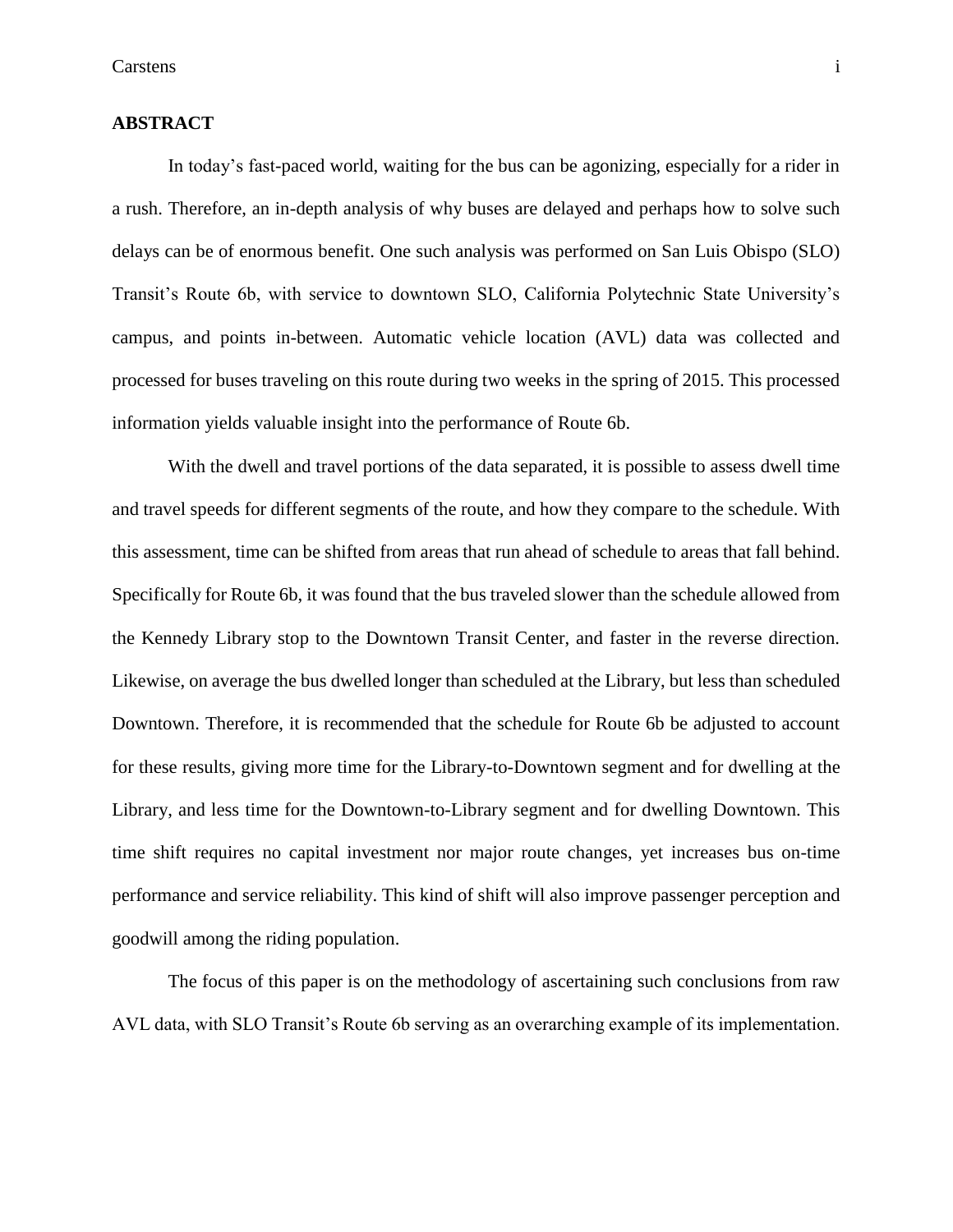## **TABLE OF CONTENTS**

|--|

## **TABLE OF FIGURES**

### **TABLE OF TABLES**

<span id="page-2-0"></span>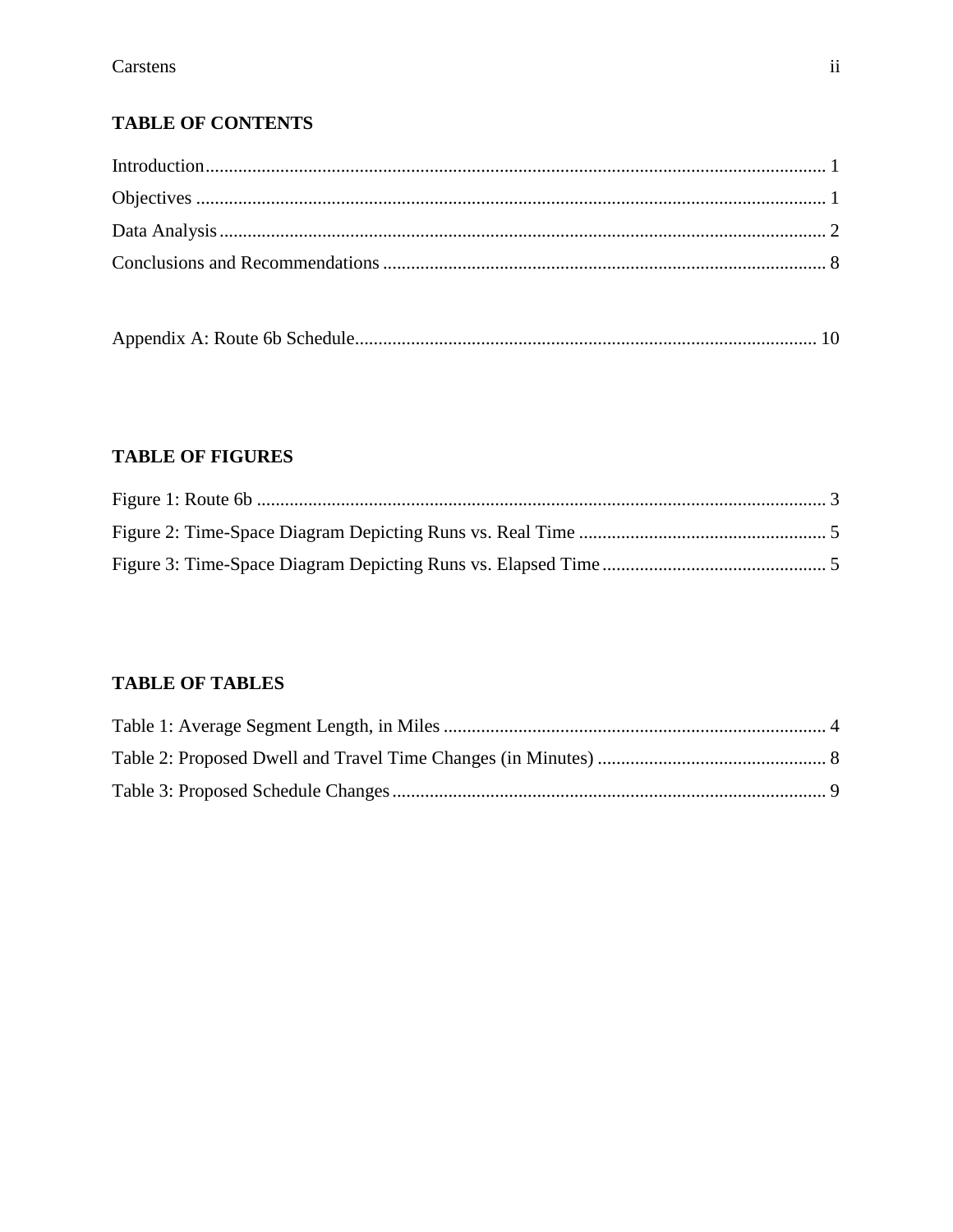#### **INTRODUCTION**

As a frequent rider of San Luis Obispo (SLO) Transit's Route 6b, I have noted much room for improvement. Particularly, certain segments of the route are given too much schedule time and certain parts are given too little schedule time. Therefore, I sought to analyze the efficiency of this route with a goal of finding improvements to recommend.

ITS technology was the backbone of my analysis, in the form of automatic vehicle location (AVL) data. After acquiring and culling down data, I generated equations for the dwell and travel segments of the route. This was in keeping with my original objective to generate these equations. However, I realized that the equations were not very useful in helping determine ways to improve Route 6b. Therefore, I continued my analysis to determine dwell times and travel speeds, and compared them to the schedule. Through this comparison, I was able to generate some recommendations for changes to the schedule to better reflect how Route 6b is operating in reality.

#### <span id="page-3-0"></span>**OBJECTIVES**

The overarching objective with this analysis was to take an in-depth look at SLO Transit's Route 6b. I had the AVL data, now I needed to convert it to something meaningful. I set out with the initial objectives of compiling this data into a time-space diagram depicting the bus completing each run across the day and versus the schedule, and determining equations for travel speed and dwell time.

However, after completing this analysis, I discovered that these objectives left much to be desired in regards to usefulness. Therefore, I amended my objectives to focus on comparing dwell times and travel speeds to the established schedule, rather than generating equations. With these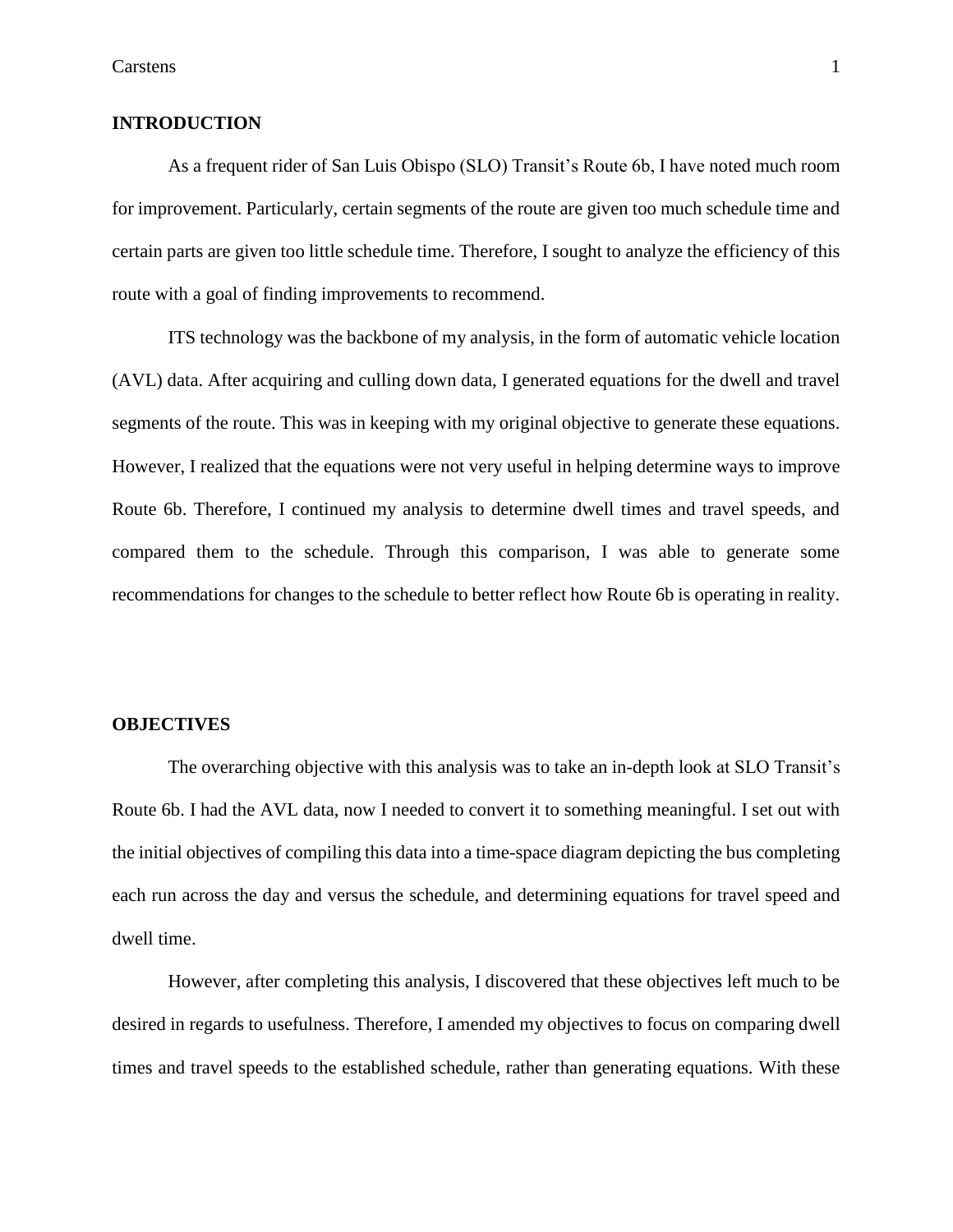new objectives in mind, my end-goal was now to create a proposed new schedule that would better reflect real-world operating conditions. This new schedule will allow the bus to run on time more often and therefore become a more reliable and attractive option.

#### <span id="page-4-0"></span>**DATA ANALYSIS**

The first step in this analysis was to acquire the raw data. For this, I turned to Bishop Peak Technology, the creators of the SLO Bus Tracker mobile application. They track bus AVL data, so I asked them for a snippet of data in which to analyze. What they sent back included data for all routes, from March 31<sup>st</sup>, 2015, to April 15<sup>th</sup>, 2015. Altogether, there were 333,323 lines of data. Since I was seeking a more focused analysis, I isolated just Route 6b, just April  $1<sup>st</sup>$ , 2015 (a Wednesday), and just the daytime runs (no evening runs). This pared the data down to just 2,306 lines, a much more reasonable number.

With the data now reduced to only pertinent information, I began the data analysis. The first step was to convert the latitude and longitude data into distance. I utilized the "Great Circle" method, which approximates the Earth as a sphere (the same way that GPS satellites log data), then calculates the distance between two points on that sphere. The equation for this conversion is provided below, with an additional factor of 1.15078 to convert nautical miles to regular miles: =[ACOS(SIN(RADIANS(lat2))\*SIN(RADIANS(lat1))+COS(RADIANS(lat2))\*COS(RA DIANS(lat1))\*COS(RADIANS(long2-long1)))\*180/PI()\*60]\*1.15078 "lat1" and "lat2" represent the latitudes of two points, and "long1" and "long2" represent the longitudes of two points. This equation computed the spherical distance between these two points, which was then converted into miles.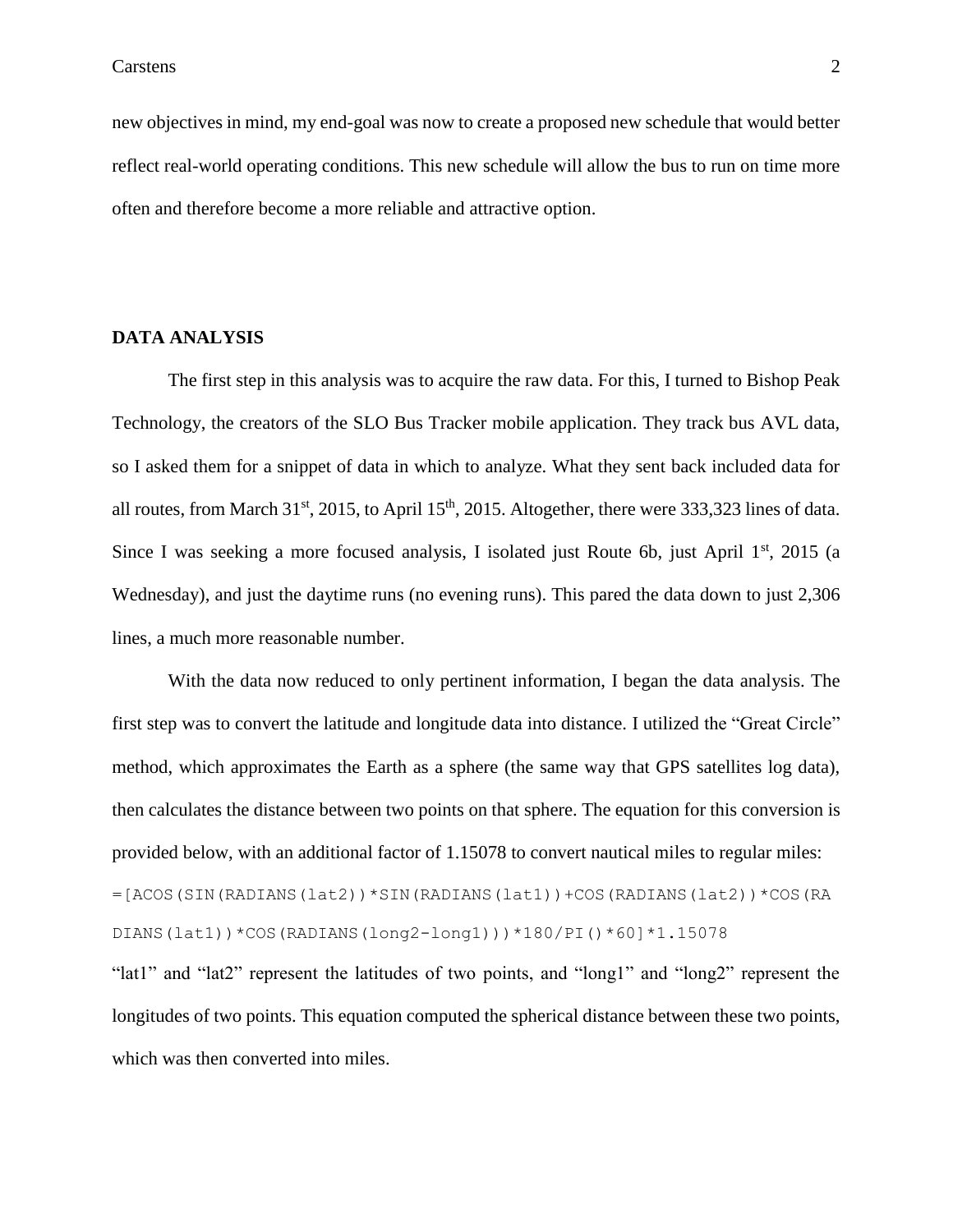Next, I needed to convert Coordinated Universal Time (UTC) to Pacific Daylight Time (PDT), a difference of 7 hours. After making this conversion, I then needed to codify the 15 second resolution of the timestamps. Before, each minute was repeated four times, once for each 15 second data point, so I simply needed to append increments of 15 seconds onto each timestamp.

With the data, I was not provided stop names, but instead a column of "NextStop" data, which had a numerical code signaling the next timed stop on the bus's path. After plugging coordinates into Google Maps and checking versus the route, I determined that "44" correlated to the Library to Downtown segment, "29" correlated to Downtown to Taft, and "0" correlated to Taft back to the Library. A map of Route 6b is provided in Figure 1, with these locations annotated.

After determining which segments correlated to which numbers, I was then able to establish a starting point for each loop. I chose the point where the data switches from "0" to "44" (when the bus arrives at the Kennedy Library stop) as the starting point. From there, I summed up the total distance traveled for each of the three segments. However, I soon found that due to aberrations in the GPS data (rounding, bad readings, and other systematic errors), the runs were

different lengths. For example, for the total distance, the bus would take anywhere from 3.7 to 4.4 miles to complete the same route. I found the average for each of the three segments, then standardized all of the runs to these averages by creating a percent complete column, and finally multiplied it by the average to get a new distance traveled column. Now each run had the same length and were thus comparable. Table 1 documents each segment and its average length.



**Figure 1: Route 6b**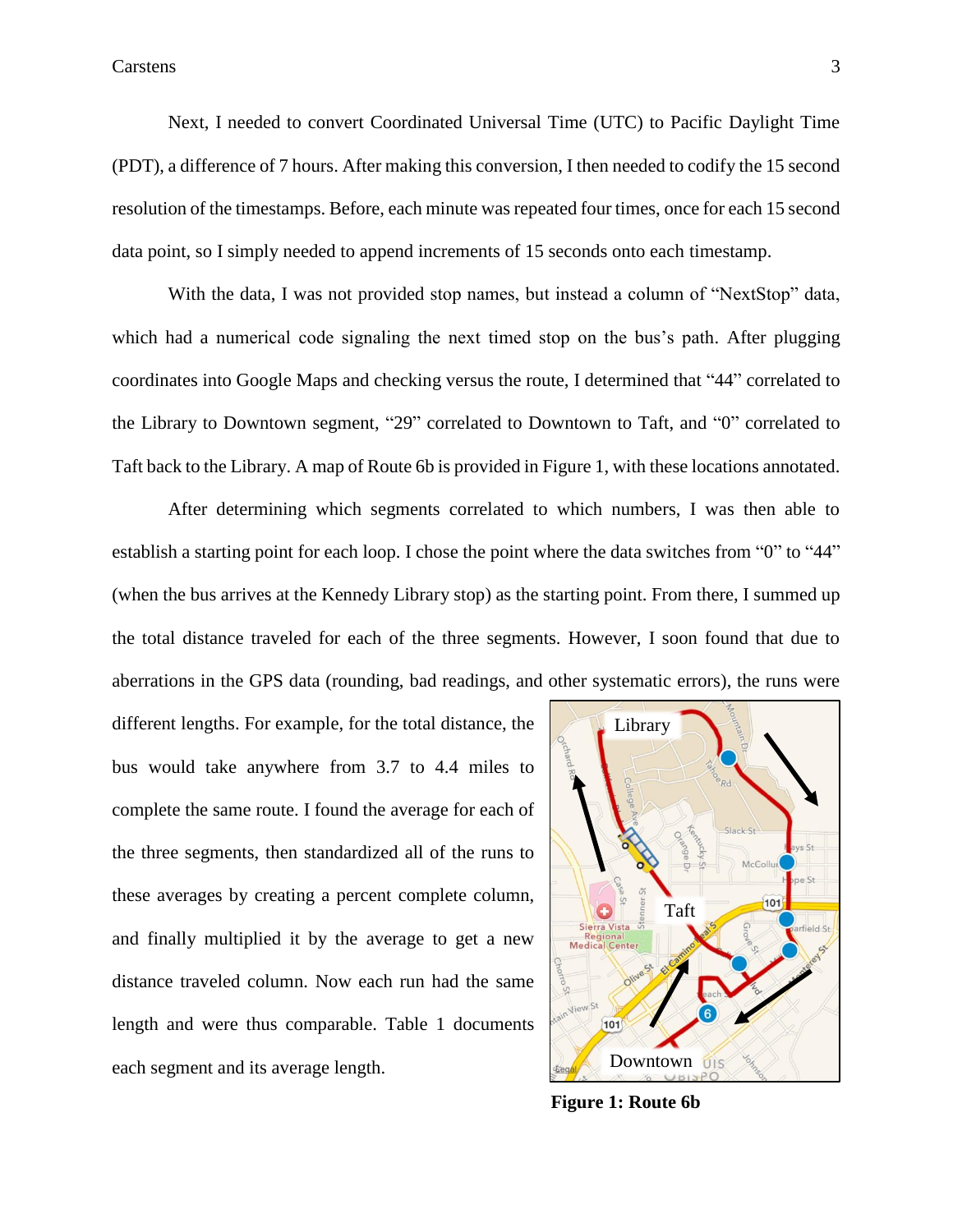#### Carstens 4

| Route<br><b>Segment</b> | <b>Description</b>     | <b>Cumulative</b><br>Length |       |
|-------------------------|------------------------|-----------------------------|-------|
| 44                      | Library to<br>Downtown | 2.139                       | 2.139 |
| 29                      | Downtown to Taft       | 0.842                       | 2.981 |
|                         | Taft to Library        | 0.936                       | 3.917 |

|  | Table 1: Average Segment Length, in Miles |  |  |
|--|-------------------------------------------|--|--|
|  |                                           |  |  |

Now that I finally had usable timestamp and distance traveled data, I was able to create a preliminary time-space diagram in order to assess my results. This diagram pointed out to me several errors in my data that would have been hard to discover simply by looking at the spreadsheet of raw data. One such error was that the first run switched its segment number labeling. Instead of transitioning from Segment 0 to 44 to 29, it instead transitioned from Segment 44 to 0 to 29. Checking the coordinates revealed that the 0 and 44 were switched. Additionally, I found several instances where a segment label was misplaced. For instance, in a string of "44"s, there were an errant few "0"s. One other nuance that I discovered was that the system did not record duplicate locations. If a bus dwelled in the same spot for 10 minutes, then the timestamp would jump 10 minutes. However, my initial analysis had been treating each row as 15 seconds, and so this 10 minute jump would show up as only 15 seconds. I went back and added in rows to account for the missing intervals. With this completed, I concluded my error hunt and began plotting some charts, such as Figures 2 and 3 below.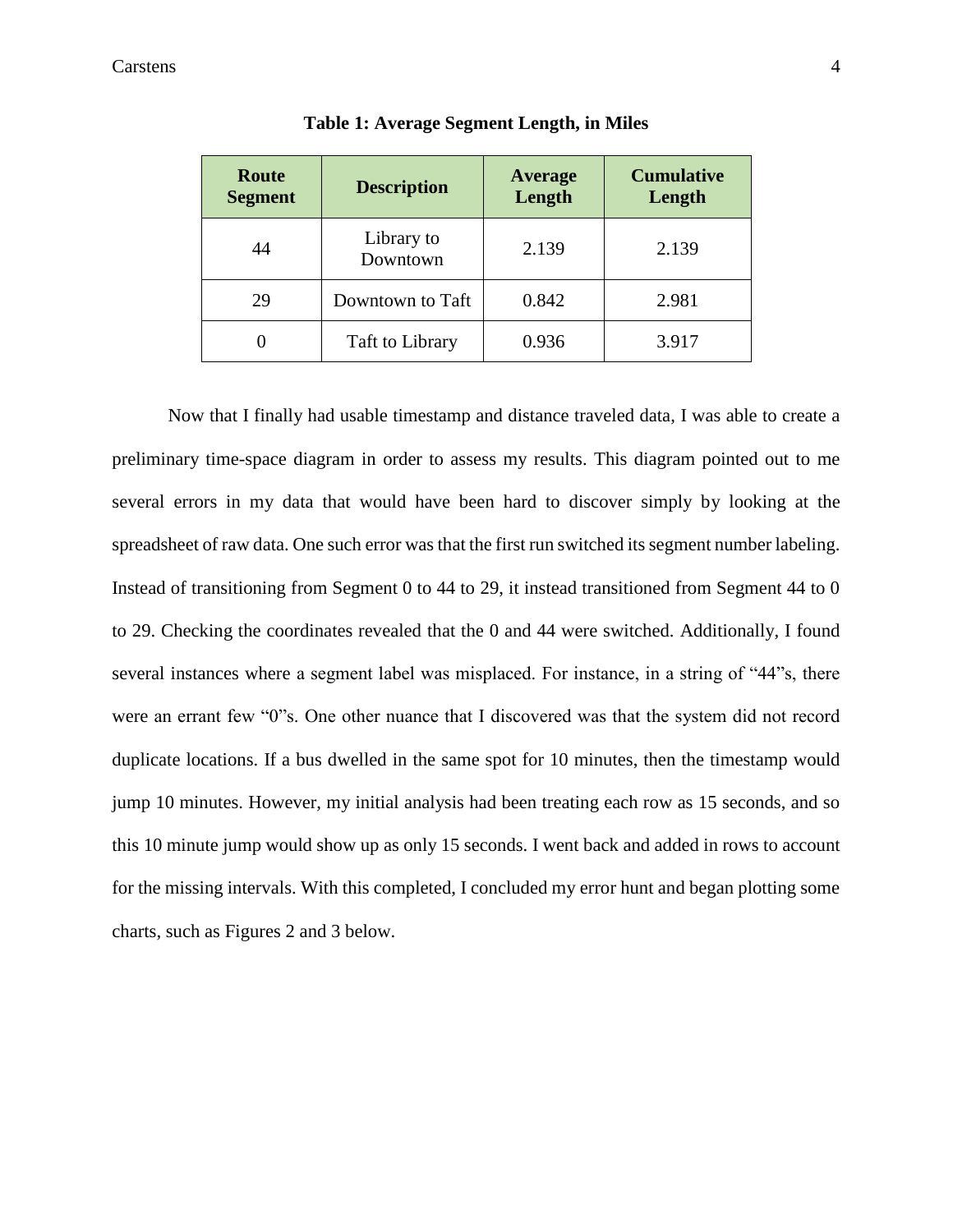

**Figure 2: Time-Space Diagram Depicting Runs vs. Real Time**



**Figure 3: Time-Space Diagram Depicting Runs vs. Elapsed Time**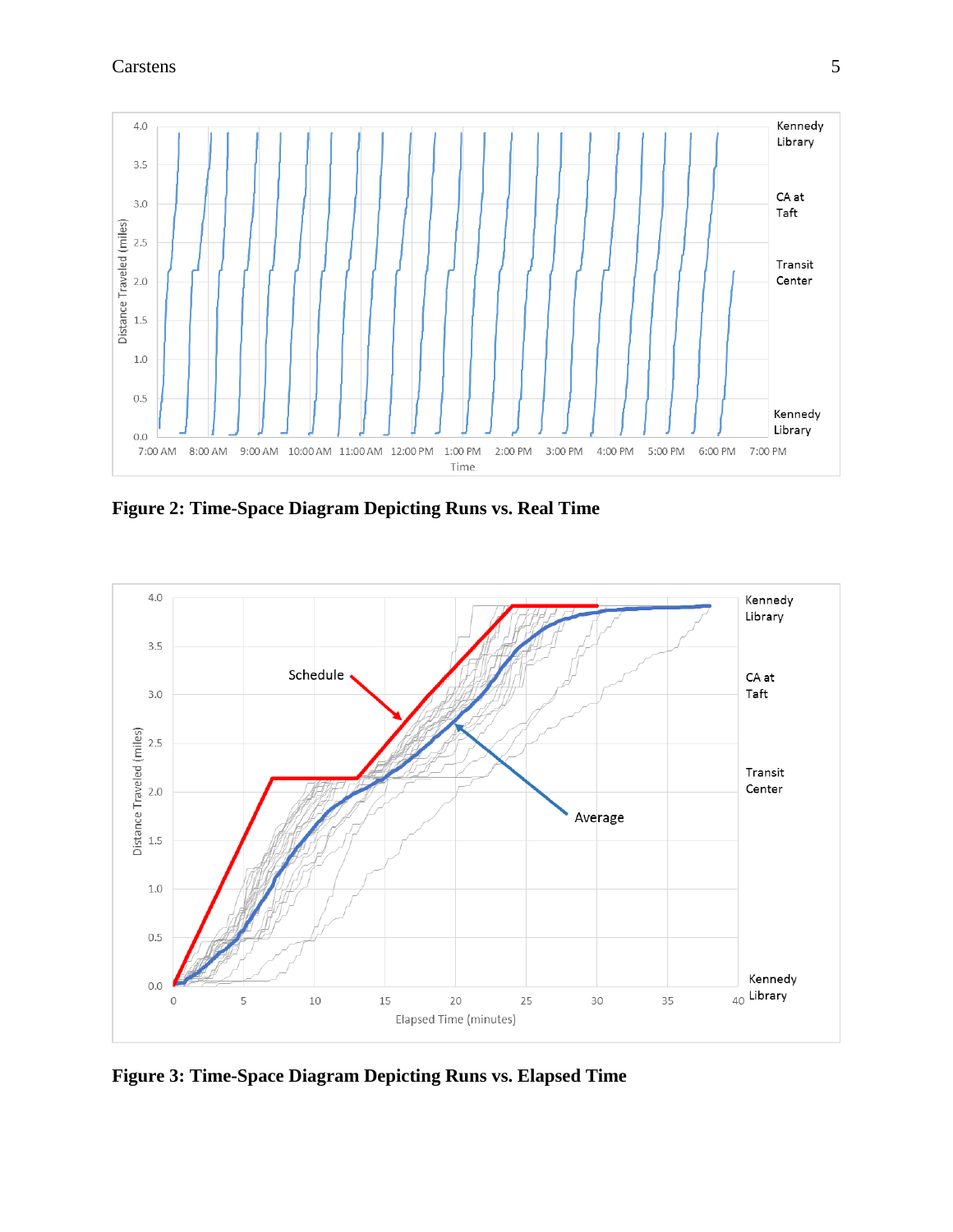I created Figure 2 first, but with 22 and a half runs spanning 11 hours, it became hard to see any appreciable trends other than varying dwell times at the Kennedy Library and Transit Center stops. To rectify this, I changed the X-axis to elapsed time per run, rather than clock time, with "zero minutes" correlated to the scheduled time that the bus is supposed to leave the library (either two or 32 minutes after the hour). With these runs compiled together, it was possible to add lines depicting how the runs compared versus the schedule and the average.

As one can see, pulling equations from this graph for anything other than the scheduled run is an exercise in futility. To get the equations, I had to go back to my data and compute them using the starting and ending point of each travel period. I found that the dwell equations were easy enough, as they are simply the distance of each stop along the route:

- Library (at start):  $x = 0$
- Transit Center:  $x = 2.139$
- Library (at end):  $x = 3.917$
- $\bullet$  x is distance, in miles

There was no dwell time for the California at Taft stop. In fact, since the bus rarely even stops at California at Taft, I merged the second two segments (29 and 0, depicting Downtown to Taft and Taft to the Library, respectively) into one segment for the latter part of my analysis. I then computed travel equations for each run in each direction, and computed the average:

- Average Library to Transit Center:  $x = 11.2t 0.750$
- Average Transit Center to Library:  $x = 10.0t 0.892$
- x is distance, in miles
- $\bullet$  t is time, in hours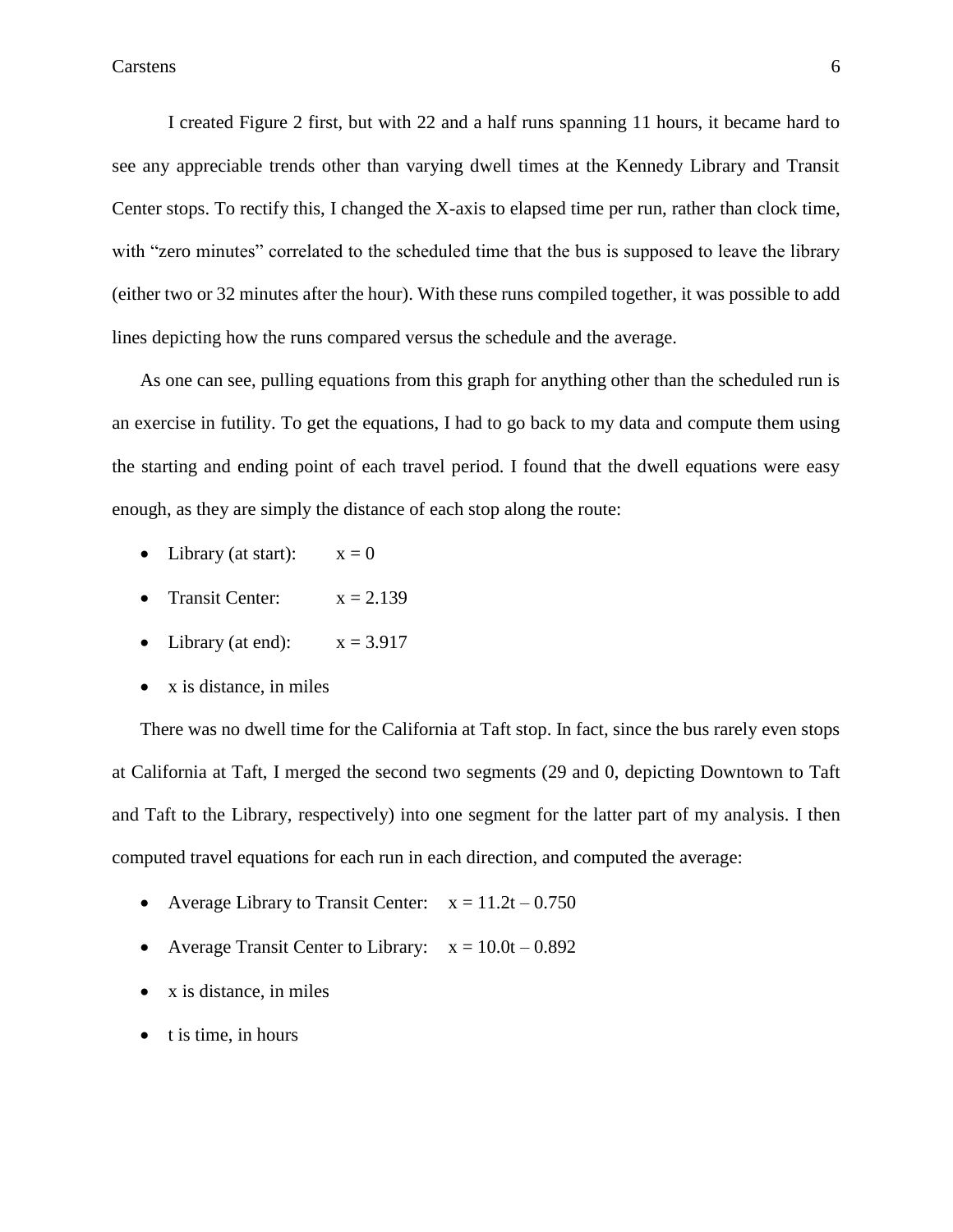Carstens 7

With the calculation of these equations, I completed my initial objectives. However, these equations are not very helpful and are hard to digest for the layperson. For this reason, I expanded my objectives to include finding dwell times and travel speeds, and comparing them to the schedule. Since I already had my calculations broken down by route segment to find the travel equations listed above, it was not too difficult to calculate the dwell times and travel speeds.

For the dwell times at the Kennedy Library stop, I found that my sample ranged from two to 11.25 minutes, with an average of 5.15 minutes. This is higher than the schedule, which has zero to six minutes, with an average of three minutes. For the schedule, since there is both an arrival and a departure time, and the bus can arrive any time between the two, it essentially allows a range, from "touch-and-go" where the bus arrives then immediately departs, to arriving right at the arrival time and sitting for all six minutes.

For the dwell times at the Downtown Transit Center stop, my sample returned 1.25 to 7.5 minutes of dwell time, with an average of 3.95 minutes. Like the Kennedy Library Stop, the Transit Center has a scheduled stop of zero to six minutes, with an average of three minutes. Therefore, the Transit Center is performing a lot better regarding keeping the dwell time within schedule, with most runs stopping for less than six minutes.

For the travel speed from the Library to the Transit Center, the sample ranged from 7.5 to 16.7 mph, with an average of 11.2 mph. This is slower than the scheduled 9.9 to 18.3 mph, with an average of 14.1 mph. The schedule has a range for a similar reason as the dwell time: the lower speed is if the bus takes all six minutes of scheduled stop time to arrive at the stop, and the higher speed is if it arrives right on the listed arrival time.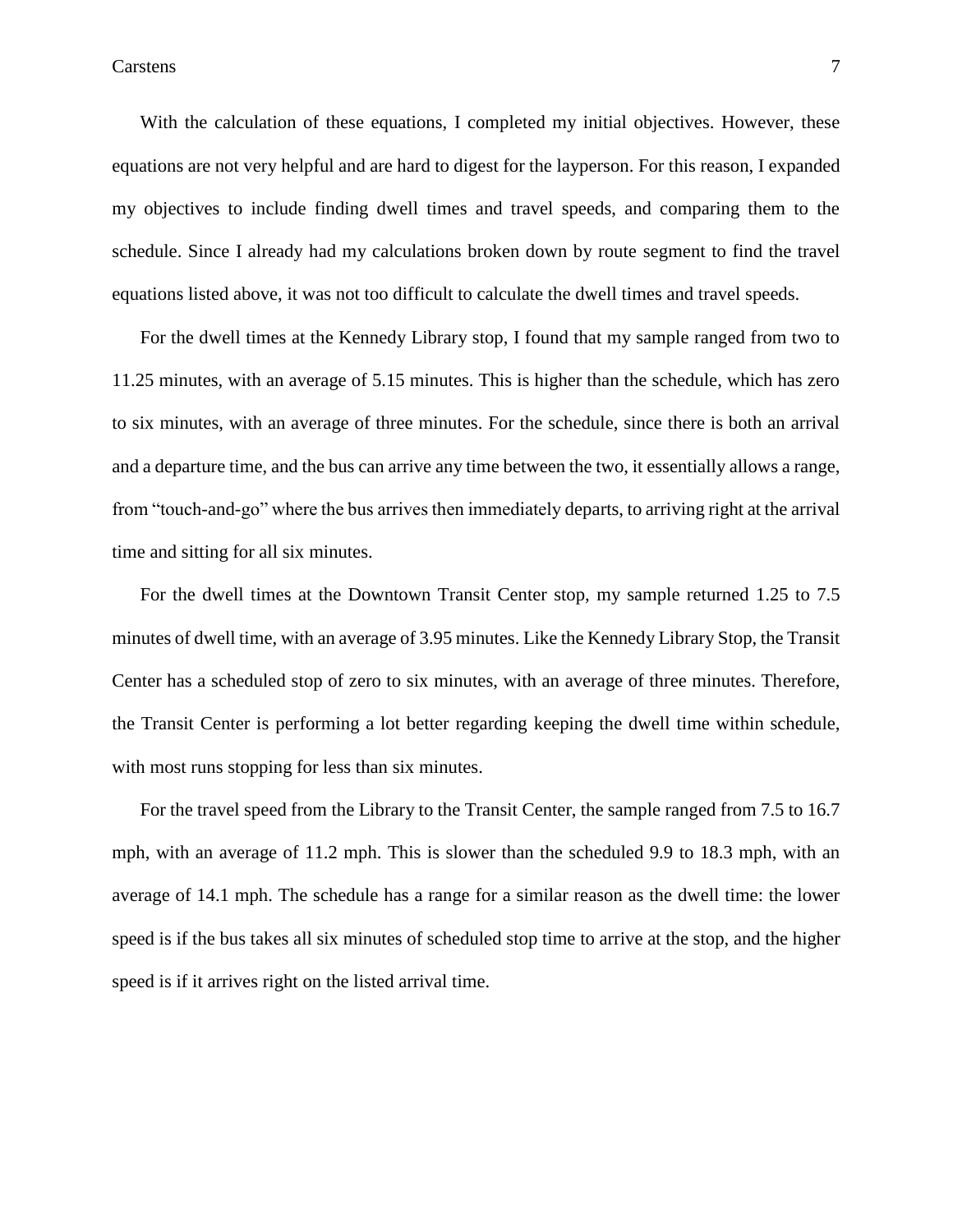Carstens 8

For the travel speed from the Transit Center to the Library, the runs were slightly faster than the schedule, with a range of 6.2 to 13.2 mph versus the schedule's 6.7 to 9.7 mph. Interestingly, the sample's average speed was noticeably higher than the schedule: 10.0 mph versus 8.2 mph.

#### <span id="page-10-0"></span>**CONCLUSIONS AND RECOMMENDATIONS**

In conclusion, the bus dwelled longer than scheduled at the Library, and less than scheduled Downtown. Therefore, the schedule should have less dwell time Downtown and more at the library. Additionally, the bus traveled slower than scheduled heading from the Library to Downtown, and faster than scheduled from Downtown back to the Library. For this reason, the schedule should have less travel time from Downtown to the Library, and more from the Library to Downtown.

To help the schedule better reflect reality, I recommend the following changes, outlined in Table 2:

|            | Library<br><b>Dwell</b> | Library to<br><b>Downtown</b> | <b>Downtown</b><br><b>Dwell</b> | Downtown to<br><b>Library</b> |
|------------|-------------------------|-------------------------------|---------------------------------|-------------------------------|
| Old        | h                       |                               | n                               |                               |
| <b>New</b> |                         |                               |                                 |                               |
| Difference | $+1$                    |                               |                                 |                               |

**Table 2: Proposed Dwell and Travel Time Changes (in Minutes)**

These changes manifest themselves in the schedule, as Table 3 depicts: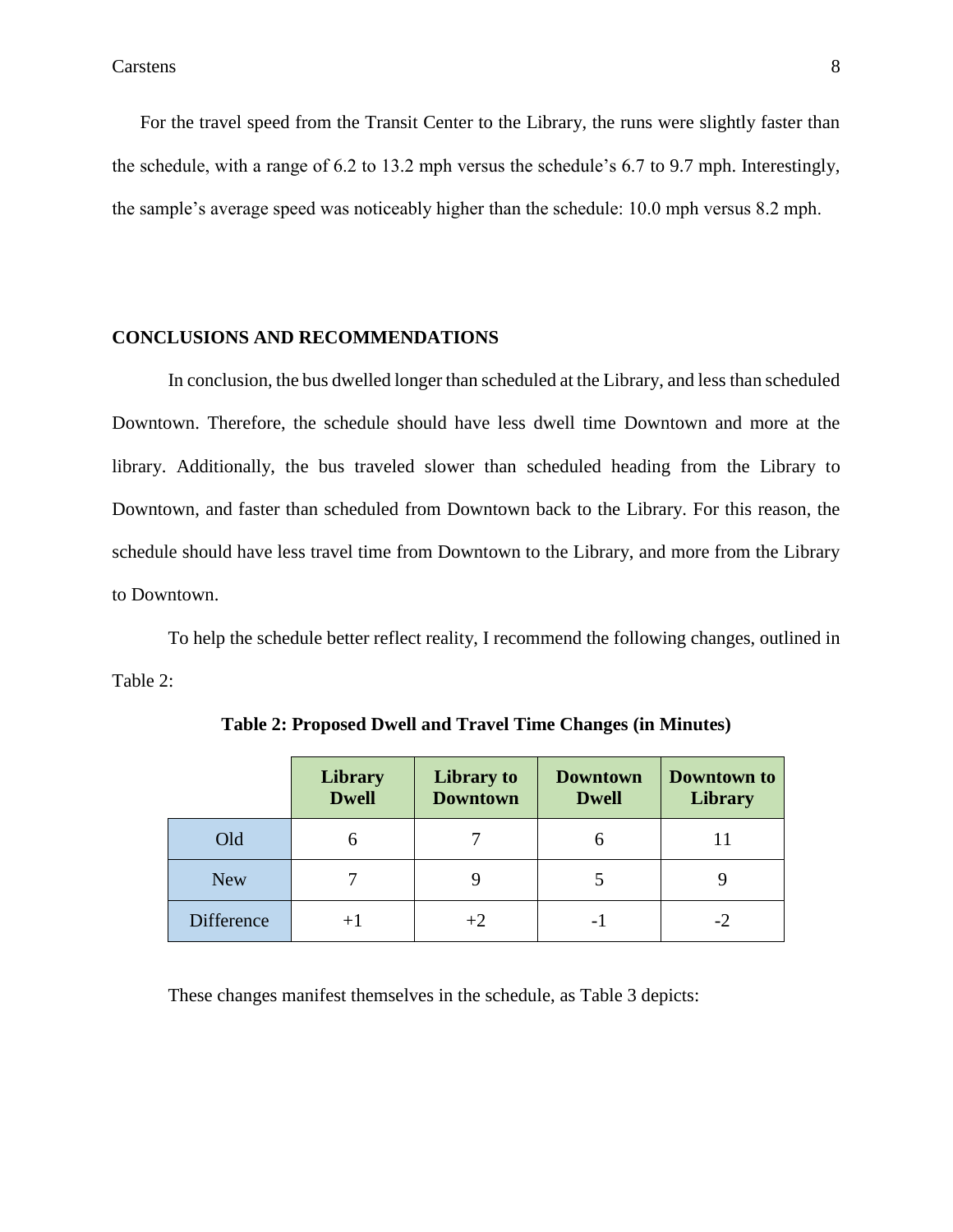|                   | <b>Kennedy</b><br>Library<br><b>Depart</b> | <b>Transit</b><br><b>Center</b><br><b>Arrive</b> | <b>Transit</b><br><b>Center</b><br><b>Depart</b> | <b>California</b><br>at Taft | <b>Kennedy</b><br>Library<br><b>Arrive</b> |
|-------------------|--------------------------------------------|--------------------------------------------------|--------------------------------------------------|------------------------------|--------------------------------------------|
|                   | :02                                        | :09                                              | :15                                              | :20                          | :26                                        |
| Old               | :32                                        | :39                                              | :45                                              | :50                          | :56                                        |
|                   | :02                                        | :11                                              | :16                                              | :20                          | :25                                        |
| <b>New</b>        | :32                                        | :41                                              | :46                                              | :50                          | :55                                        |
| <b>Difference</b> | $\theta$                                   | $+2$                                             | $+1$                                             | 0                            | -1                                         |

**Table 3: Proposed Schedule Changes**

These changes to the schedule will help ensure that the bus runs more reliably. It is easier to match the schedule to the bus, rather than the bus to the schedule. The former requires only minor schedule adjustments that carry through to posted signage and similar channels, whereas the latter typically requires more expensive solutions, such as transit signal priority implementation, stop consolidation, or hardscape improvement. With this simple desk analysis, a transportation analyst can assess the reliability of a bus route and suggest minor tweaks to improve service to and goodwill among the riding public.